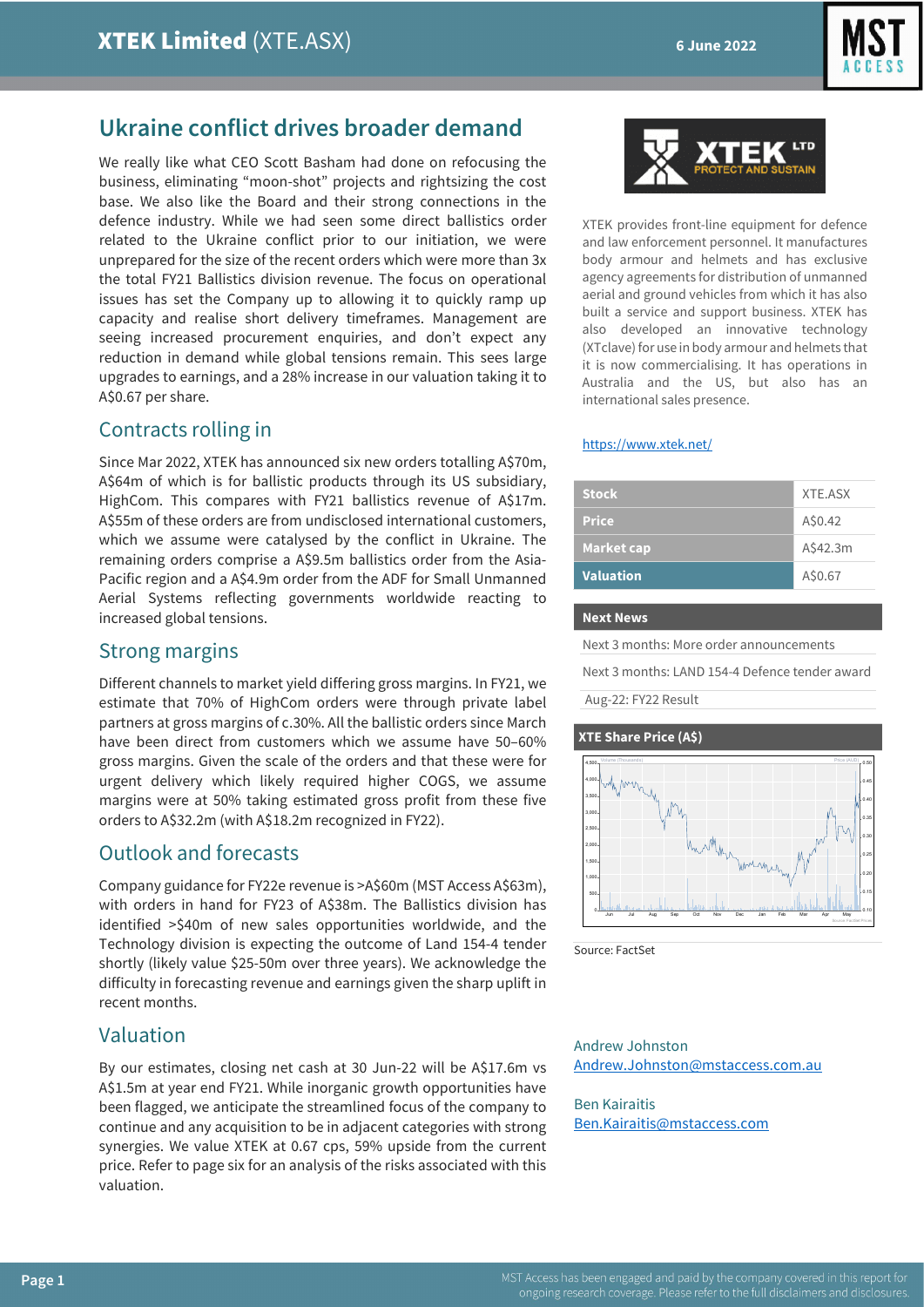

#### Figure 1: Financial summary

| XTEK Limited (XTE-AU) |      |              |              |              |              |              |                                   |        |
|-----------------------|------|--------------|--------------|--------------|--------------|--------------|-----------------------------------|--------|
| Year End 30 June      |      | <b>FY20A</b> | <b>FY21A</b> | <b>FY22E</b> | <b>FY23E</b> | <b>FY24E</b> | <b>Stock information</b>          |        |
| Core PE               | X    | 71.8x        | nm           | 4.0x         | 2.9x         | 7.1x         | Share Price (\$)                  | \$0.42 |
| EV/EBITA*             | X    | 40.6x        | nm           | 1.5x         | 1.4x         | 2.3x         | Market capitalisation (SOI) (\$m) | 42.3   |
| <b>EV/EBITDA</b>      | X    | 15.9x        | nm           | 1.4x         | 1.3x         | 2.0x         | Valuation (\$)                    | \$0.67 |
| Div yield             | $\%$ | $0.0\%$      | $0.0\%$      | 0.0%         | 6.9%         | 7.0%         | Shares on issue (Basic) (m)       | 100.6  |
| <b>FCF Yield</b>      | $\%$ | 2.2%         | nm           | 25.6%        | 35.0%        | 14.5%        | Shares on issue (diluted) (m)     | 100.6  |
|                       |      |              |              |              |              |              |                                   |        |

| <b>Profit &amp; Loss Statement</b> | \$m           | <b>FY20A</b> | <b>FY21A</b> | <b>FY22E</b> | <b>FY23E</b> | <b>FY24E</b> | <b>Dec-19</b>             | $Jun-20$ | <b>Dec-20</b> | $Jun-21$     | <b>Dec-21</b> | <b>Jun-22E</b> |
|------------------------------------|---------------|--------------|--------------|--------------|--------------|--------------|---------------------------|----------|---------------|--------------|---------------|----------------|
| Revenue                            |               | 42.7         | 28.3         | 63.0         | 72.1         | 47.8         | 16.0                      | 26.7     | 12.4          | 15.9         | 11.5          | 51.4           |
| Change pcp                         | $\%$          |              | $-33.7%$     | 122.2%       | 14.4%        | $-33.6%$     | 91%                       | $-9%$    | $-23%$        | $-40%$       | $-7%$         | 346%           |
| <b>Gross Profit</b>                |               | 8.6          | 8.1          | 26.1         | 29.3         | 17.7         | $-2.0$                    | 3.3      | $-3.1$        | 0.6          | $-3.4$        | 18.9           |
| Gross margin                       | $\frac{0}{0}$ | 20.2%        | 28.7%        | 41.5%        | 40.6%        | 37.0%        | $-13%$                    | 12%      | $-25%$        | 3%           | $-29%$        | 37%            |
| <b>EBITDA</b>                      |               | 0.8          | $-3.0$       | 15.5         | 20.9         | 9.3          |                           |          |               |              |               |                |
| EBITDA margin                      | $\frac{0}{0}$ | 1.9%         | $-10.7%$     | 24.7%        | 29.0%        | 19.5%        |                           |          |               |              |               |                |
| D&A                                |               | $-0.8$       | $-1.1$       | $-1.2$       | $-1.2$       | $-1.2$       | <b>Performance ratios</b> |          | <b>FY21A</b>  | <b>FY22E</b> | <b>FY23E</b>  | <b>FY24E</b>   |
| Net interest expense               |               | $-0.2$       | $-0.3$       | $-0.4$       | $-0.2$       | $-0.2$       | ROE (%)                   |          | $-18.6%$      | 12.8%        | 33.2%         | 12.5%          |
| <b>Profit Before Tax</b>           |               | $-0.1$       | $-4.4$       | 14.0         | 19.5         | 7.9          | <b>ROIC</b> (%)           |          | $-24.2%$      | 46.4%        | 24.8%         | 14.0%          |
| Tax and adjustments                |               | 0.4          | 0.5          | $-3.5$       | $-4.9$       | $-2.0$       | Interest cover (EBITDA)   |          | nm            | nm           | nm            | nm             |
| <b>NPAT</b> (underlying)           |               | 0.3          | -4.0         | 10.5         | 14.6         | 5.9          | Capex/Depreciation        |          | 1371%         | 267%         | 267%          | 267%           |
| Significant, discontinued et.al    |               | 0.0          | 0.0          | $-2.8$       | 0.0          | 0.0          | Days Working Capital      |          | 83            | 165          | 83            | 83             |
| NPAT (reported)                    |               | 0.3          | $-4.0$       | 7.7          | 14.6         | 5.9          |                           |          |               |              |               |                |
|                                    |               |              |              |              |              |              |                           |          |               |              |               |                |

|                          | --                        | <b>20</b> | 23 W         | $\sim$       | .            |              |
|--------------------------|---------------------------|-----------|--------------|--------------|--------------|--------------|
|                          | $-2.0$                    | 3.3       | $-3.1$       | 0.6          | $-3.4$       | 18.9         |
| 'n                       | $-13%$                    | 12%       | $-25%$       | 3%           | $-29%$       | 37%          |
|                          |                           |           |              |              |              |              |
| ó                        |                           |           |              |              |              |              |
| $\overline{\phantom{a}}$ | <b>Performance ratios</b> |           | <b>FY21A</b> | <b>FY22E</b> | <b>FY23E</b> | <b>FY24E</b> |
| 2                        | ROE (%)                   |           | $-18.6%$     | 12.8%        | 33.2%        | 12.5%        |
| Э                        | <b>ROIC</b> (%)           |           | $-24.2%$     | 46.4%        | 24.8%        | 14.0%        |
| D                        | Interest cover (EBITDA)   |           | nm           | nm           | nm           | nm           |
| Э                        | Capex/Depreciation        |           | 1371%        | 267%         | 267%         | 267%         |
| 0                        | Days Working Capital      |           | 83           | 165          | 83           | 83           |
|                          |                           |           |              |              |              |              |

| <b>Per Share Data</b>           |            | <b>FY20A</b> | <b>FY21A</b> | <b>FY22E</b> | <b>FY23E</b> | FY24E  | <b>Segments</b>     | <b>FY21A</b> | <b>FY22E</b> | <b>FY23E</b> | <b>FY24E</b> |
|---------------------------------|------------|--------------|--------------|--------------|--------------|--------|---------------------|--------------|--------------|--------------|--------------|
| Ave. diluted shares outstanding | m          | 52           | 69           | 101          | 101          | 101    | Revenue             |              |              |              |              |
| <b>Underlying EPS</b>           | cps        | 0.6          | $-5.8$       | 10.4         | 14.5         | 5.9    | <b>Ballistics</b>   | 16.9         | 52.7         | 55.6         | 29.5         |
| growth pcp                      | $\%$       | 42%          | $-1083%$     | $-281%$      | 39%          | $-59%$ | Technology          | 11.5         | 10.3         | 16.4         | 18.3         |
| <b>Reported EPS</b>             | <b>CDS</b> | 0.6          | $-5.8$       | 7.6          | 14.5         | 5.9    | Group               | 28.3         | 63.0         | 72.1         | 47.8         |
| growth pcp                      | $\%$       | 42%          | $-1083%$     | $-232%$      | 91%          | $-59%$ | <b>Gross Profit</b> |              |              |              |              |
| <b>DPS</b>                      | CDS        | 0.0          | 0.0          | 0.0          | 2.9          | 3.0    | <b>Ballistics</b>   |              | 22.7         | 25.8         | 12.8         |
| Payout (on underlying)          | $\%$       | 0%           | 0%           | 0%           | 20%          | 50%    | Technology          |              | 3.4          | 3.5          | 4.9          |

|                                             |     |              |              |              |              |              |                               | . .                    | ---   | ---      | -                   |
|---------------------------------------------|-----|--------------|--------------|--------------|--------------|--------------|-------------------------------|------------------------|-------|----------|---------------------|
| <b>Balance sheet</b>                        | \$m | <b>FY20A</b> | <b>FY21A</b> | <b>FY22E</b> | <b>FY23E</b> | <b>FY24E</b> | <b>Gross Margin</b>           |                        |       |          |                     |
| Cash & Deposits                             |     | 3.1          | 5.9          | 20.1         | 15.4         | 23.4         | <b>Ballistics</b>             |                        | 43.1% | 46.4%    | 43.5%               |
| Receivables                                 |     | 15.4         | 1.9          | 4.1          | 4.7          | 3.1          | Technology                    |                        | 33.5% | 21.0%    | 26.7%               |
| Inventory                                   |     | 9.0          | 10.7         | 37.9         | 27.2         | 18.1         | Group                         | 28.7%                  | 41.5% | 40.6%    | 37.0%               |
| PP&E (incl. ROUA)                           |     | 4.7          | 11.9         | 12.9         | 13.9         | 14.9         |                               |                        |       |          |                     |
| Intangibles                                 |     | 1.3          | 1.2          | 1.2          | 1.2          | 1.2          | <b>Share price and volume</b> |                        |       |          |                     |
| Other Assets                                |     | 1.9          | 0.8          | 0.0          | 0.0          | 0.0          |                               |                        |       |          |                     |
| <b>Total Assets</b>                         |     | 35.3         | 32.4         | 76.2         | 62.4         | 60.7         | Volume (Thousands)<br>4,500   |                        |       |          | Price (AUD)<br>0.50 |
| Payables                                    |     | 16.5         | 6.2          | 13.6         | 15.6         | 10.4         | 4,000-                        |                        |       |          | $-0.45$             |
| Borrowings (incl. lease liabilities)        |     | 3.6          | 4.4          | 2.5          | 2.5          | 2.5          | 3,500                         |                        |       |          |                     |
| Provisions/ other (incl. lease liabilities) |     | 0.7          | 0.4          | 0.4          | 0.4          | 0.4          |                               |                        |       |          | 1.0.40              |
| <b>Total Liabilities</b>                    |     | 20.9         | 11.0         | 16.4         | 18.4         | 13.2         | N<br>3,000                    | $M_{\alpha}$           |       |          | $-0.35$             |
| <b>Shareholders' Funds</b>                  |     | 14.5         | 21.4         | 59.8         | 44.0         | 47.5         | 2.500                         |                        |       |          | M<br>0.30           |
| <b>Net Debt</b>                             |     | 0.6          | $-1.5$       | $-17.6$      | $-12.9$      | $-21.0$      | 2,000                         | $\Lambda$ <sup>M</sup> |       | <b>M</b> |                     |

**Cashflow statement \$m FY20A FY21A FY22E FY23E FY24E** EBITDA 0.8 -3.0 15.5 20.9 9.3

Tax paid 0.0 0.0 -3.5 -4.9 -2.0 Working capital movements -5.4 3.9 -22.0 12.1 5.5

Capital expenditure -1.0 -8.4 -1.6 -1.6 -1.6 Asset sales 0.0 0.0 0.0 0.0 0.0 0.0 Acquisitions 0.0 0.0 0.0 0.0 0.0 0.0 Other 0.2 0.0 0.0 0.0 0.0 **Investing CF -0.8 -8.4 -1.6 -1.6 -1.6** Net borrow + princ. lease payments  $-0.4$  0.5  $-2.0$  0.0 0.0<br>Dividends paid 0.0 0.0 0.0 -2.9 -3.0 0.0 0.0 0.0 0.2.9 -3.0<br>New share issues 0.0 0.2.9 0.0 0.0 0.0 0.0 0.0

**Financing CF 3.0 11.7 -2.0 -2.9 -3.0** Effect of FX Rate Changes on Cash 0.0 -0.2 0.0 0.0 0.0 **Net change in cash -2.3 2.8 14.2 -4.7 8.1**

New share issues 3.4 11.2 0.0

|    | <b>Segments</b>     | <b>FY21A</b> | <b>FY22E</b> | <b>FY23E</b>                                                               | <b>FY24E</b> |
|----|---------------------|--------------|--------------|----------------------------------------------------------------------------|--------------|
| 1  | Revenue             |              |              |                                                                            |              |
| 9  | <b>Ballistics</b>   | 16.9         | 52.7         | 55.6                                                                       | 29.5         |
| 'n | Technology          | 11.5         | 10.3         | 16.4                                                                       | 18.3         |
| 9  | Group               | 28.3         | 63.0         | 72.1                                                                       | 47.8         |
| 'n | <b>Gross Profit</b> |              |              |                                                                            |              |
| O  | <b>Ballistics</b>   |              | 22.7         | 25.8                                                                       | 12.8         |
| 'n | Technology          |              | 3.4          | 3.5                                                                        | 4.9          |
|    | Group               | 81           | 26.1         | 29.3                                                                       | 177          |
| E  | <b>Gross Margin</b> |              |              |                                                                            |              |
| 4  | <b>Ballistics</b>   |              | 43.1%        | 46.4%                                                                      | 43.5%        |
| 1  | Technology          |              | 33.5%        | 21.0%                                                                      | 26.7%        |
| ۰  | -------             | $20 - 20$    | $-0.0$       | $\overline{a}$ $\overline{a}$ $\overline{a}$ $\overline{a}$ $\overline{a}$ | $-100$       |



#### **Operating CF -4.5 -0.3 17.7 -0.2 12.6 Company description**

XTEK provides front-line equipment for defence and law enforcement personnel. It manufactures body armour and helmets and has exclusive agency agreements for distribution of unmanned aerial and ground vehicles from which it has also built a service and support business. XTEK has also developed an innovative technology (XTclave) for use in body armour and helmets that it is now commercialising. It has operations in Australia and the US, but also has an international sales presence.

Source: Company, MST Access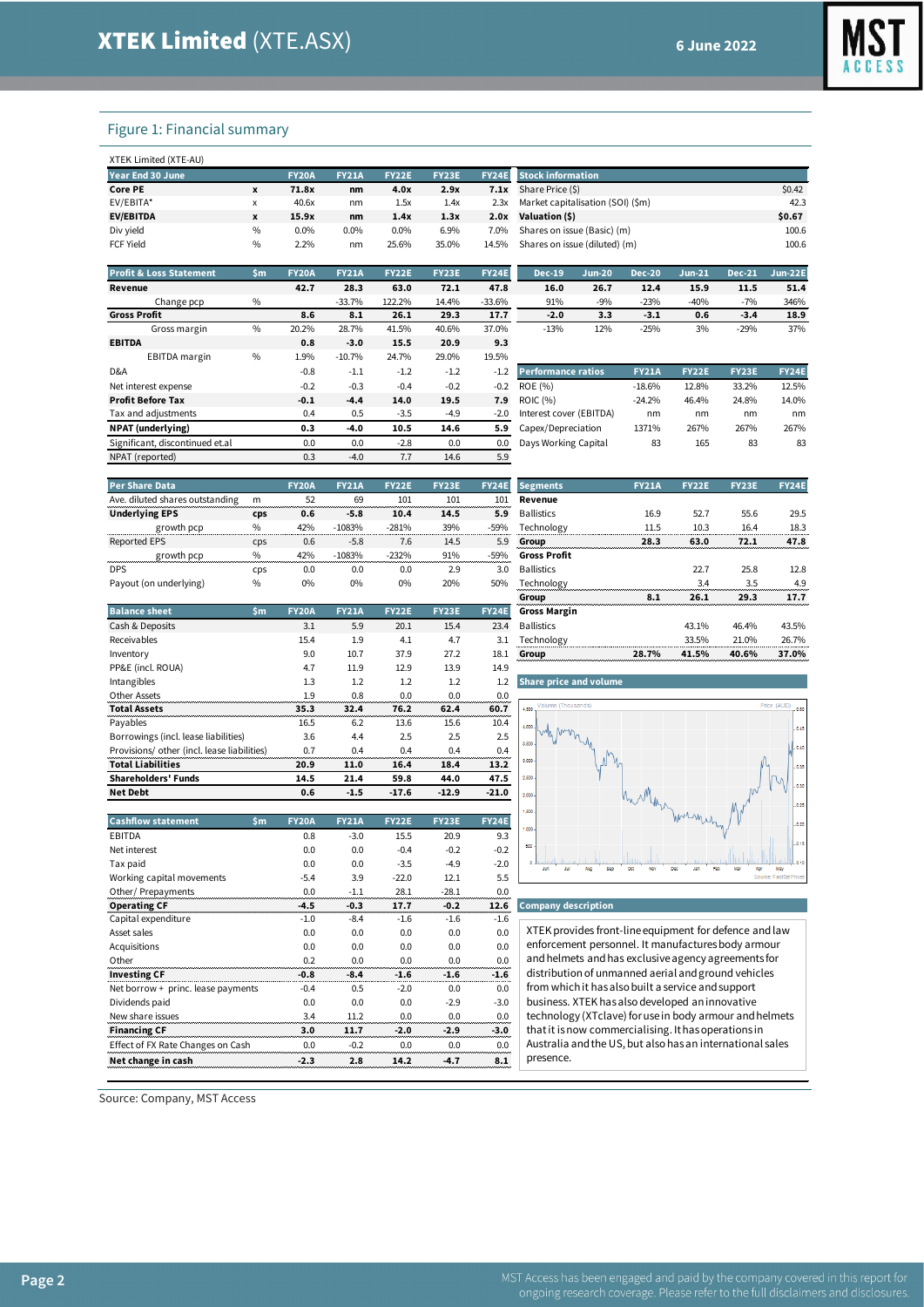

# **Contracts rolling in**

Since 1 March 2022, XTEK has announced A\$69.5m of combined orders that are c.2.5x higher than FY21 revenue, dramatically resetting the Company which has previously suffered a long history of stagnant growth and weak/negative operating cash flows.

The recent orders have been direct from the customer to XTEK's Ballistics subsidiary in the US – HighCom. We have previously estimated that direct orders attract margins of 50% - 60%. Given that these orders had to be delivered with short delivery timeframes, we have assumed that the gross margin on all these orders was 50%.

#### Figure 2: Announced Orders since 1 March 2022

| <b>BALLISTICS DIVISION ORDERS</b> |               |                             |         |                                |                     |
|-----------------------------------|---------------|-----------------------------|---------|--------------------------------|---------------------|
| Date                              | Amount (A\$m) | <b>Delivery</b>             | Channel | <b>Assumed Gross</b><br>Margin | <b>Gross Profit</b> |
| 07 Mar-22                         | 2.8           | Urgent                      | Direct  | 50%                            | 1.4                 |
| 24 Mar-22                         | 3.2           | Urgent                      | Direct  | 50%                            | 1.6                 |
| 04 Apr-22                         | 2.2           | Urgent                      | Direct  | 50%                            | 1.1                 |
| 26 May-22                         | 9.5           | <b>Coming Weeks</b>         | Direct  | 50%                            | 4.8                 |
| 27 May-22                         | 46.8          | c.40% FY22,<br>c.60% 1QFY23 | Direct  | 50%                            | 23.4                |
| <b>TOTAL</b>                      | 64.4          |                             |         |                                | 32.2                |

#### **TECHNOLOGY DIVISION ORDERS**

| Date                                  | Amount (A\$m) | Item                   | Channel | <b>Assumed Gross</b><br>Margin | <b>Gross Profit</b> |
|---------------------------------------|---------------|------------------------|---------|--------------------------------|---------------------|
| 09 Mar-22                             | 4.9           | <b>SUAS</b>            | Direct  | 20%                            | 0.99                |
| 04 Apr-22                             | 0.2           | Hardware &<br>Software | Direct  | 20%                            | 0.04                |
| <b>TOTAL</b>                          | 5.1           |                        |         |                                | 1.03                |
| <b>FY22 Total</b>                     | 41.5          |                        |         |                                | 19.2                |
| <b>FY23 Total</b>                     | 28.1          |                        |         |                                | 14.0                |
| <b>Overall Total (since 1 Mar-22)</b> | 69.5          |                        |         |                                | 33.2                |

Source: Company, MST Access.

All ballistics orders are being manufactured by XTEK's Highcom subsidiary at the Columbus Manufacturing Centre. This facility's capacity is sufficient to deliver the current orders with the in the specified timeframe, with supply chain logistics and equipment for this expanded capacity having been put in place in recent months. Additional labour has been acquired to support extended operating hours of the plant.

The most recent A\$46.8m order cannot be fully delivered in FY22, with c.60% expected to flow into 1QFY23. We note that this A\$46.8m order was fully prepaid, which will lead to a strong cash outcome in FY22 [\(Figure 4\)](#page-2-0) albeit we assume that all the raw materials for this order are procured in FY22. We have also estimated adjusted cash flows for the forecast years to better adjust for the pre-payment of the \$46.8m order and therefore better reflect the underlying cash flows.

<span id="page-2-0"></span>

Source: Company, MST Access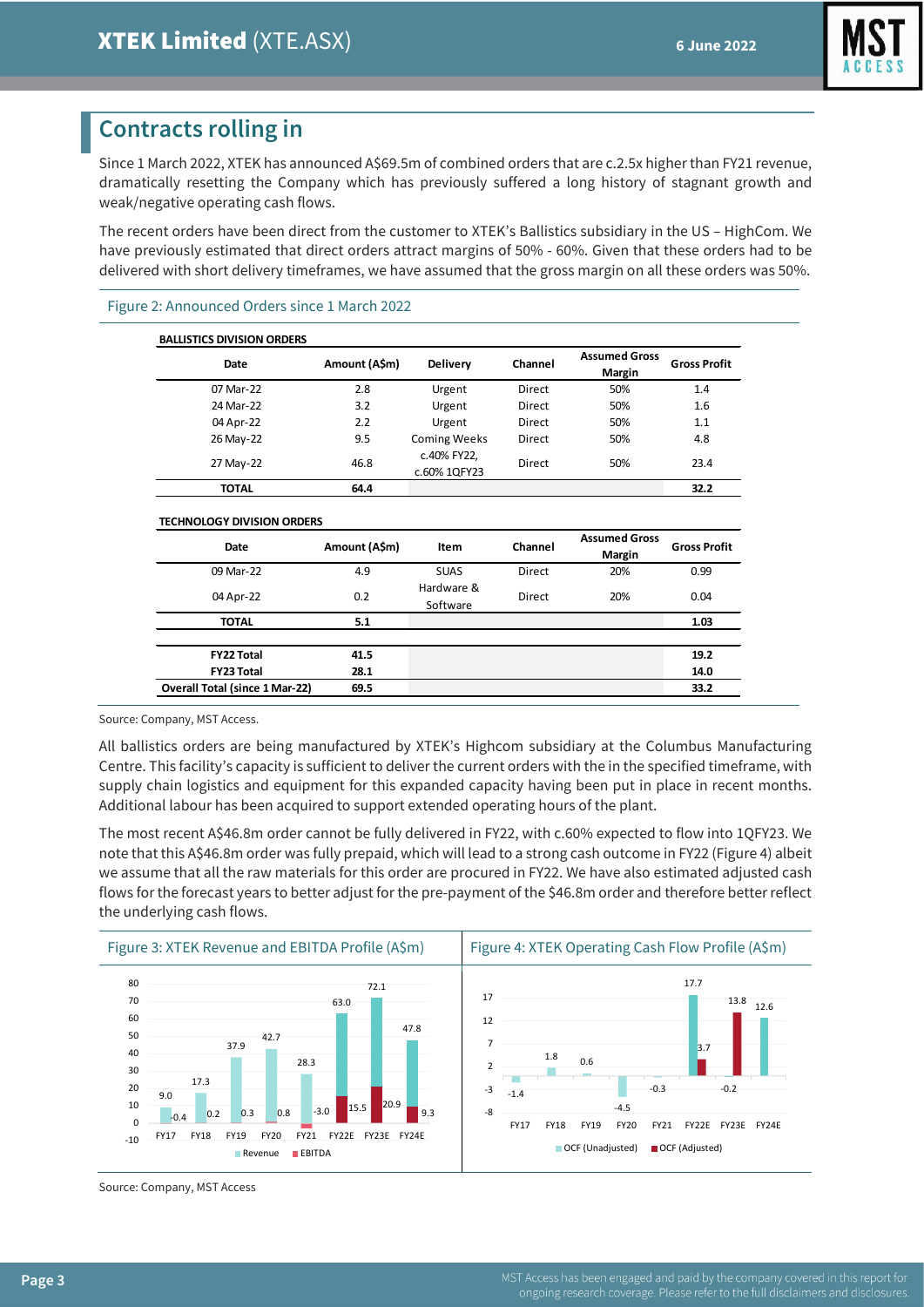$6216Bc$ 

 $E53Br$ 



## Demand longevity

XTEK continues to pursue >A40m of ballistic sales opportunities worldwide with a large volume directly related to the Ukraine conflict. XTEK continues to field enquiries from the countries in Europe who are responding to the increased threats in the region by increasing capability.

Data from the European Defence Agency indicates a gap in EU defence expenditure in the last 10 years which has only recently recovered [\(Figure 5\)](#page-3-0).

<span id="page-3-0"></span>Figure 5: Total Defence Expenditure and Investment by Member States of the European Defence Agency

# **INSUFFICIENT DEFENCE EXPENDITURE**

Evolution of total defence expenditure and defence investments 2006-2021 (source: European Defence Agency)



Source: European Defence Agency

More broadly, Russia's assault on Ukraine has provided a wakeup call for countries worldwide, which will drive reassessments of defence capabilities and subsequent investments in defence equipment. In Australia, the Labor government has reiterated the \$270bn defence spending target over the next decade, which includes a focus on building sovereign capability. We expect XTEK to benefit from this focus, supported by its relationships that senior management and board members have in the ADF. Across the board and management there are four army veterans and a former defence minister, Christopher Pyne. The new Chairman Mark Stevens was in the same Duntroon class as Angus Campbell – Chief of Defence since 2018, and CEO Scott Basham was a Duntroon graduate of 1992 with strong on-going connections in Defence.

## Earnings Changes

We have revised our earnings forecasts to incorporate the announced orders since we last published. Our FY23 revenue forecast of A\$72m is based on contracted revenue of A\$37m leaving A\$35m of sales to be realised. XTEK is already pursuing more than A\$40m of potential sales. It is obviously difficult to forecast revenue given that in the last three months, XTEK has generated sales of A\$70m and it is difficult to assess the sustainability of sales of that magnitude.

Given the magnitude of these new orders, our earnings changes are large with revenue increases of between 38 and 136%. With stronger forecast margins in FY22 and FY23, and only small increases in our overhead assumptions, EBITDA for FY22 is ~8x our previous forecast – mostly the result of the most recent ballistics order for A\$46.8m.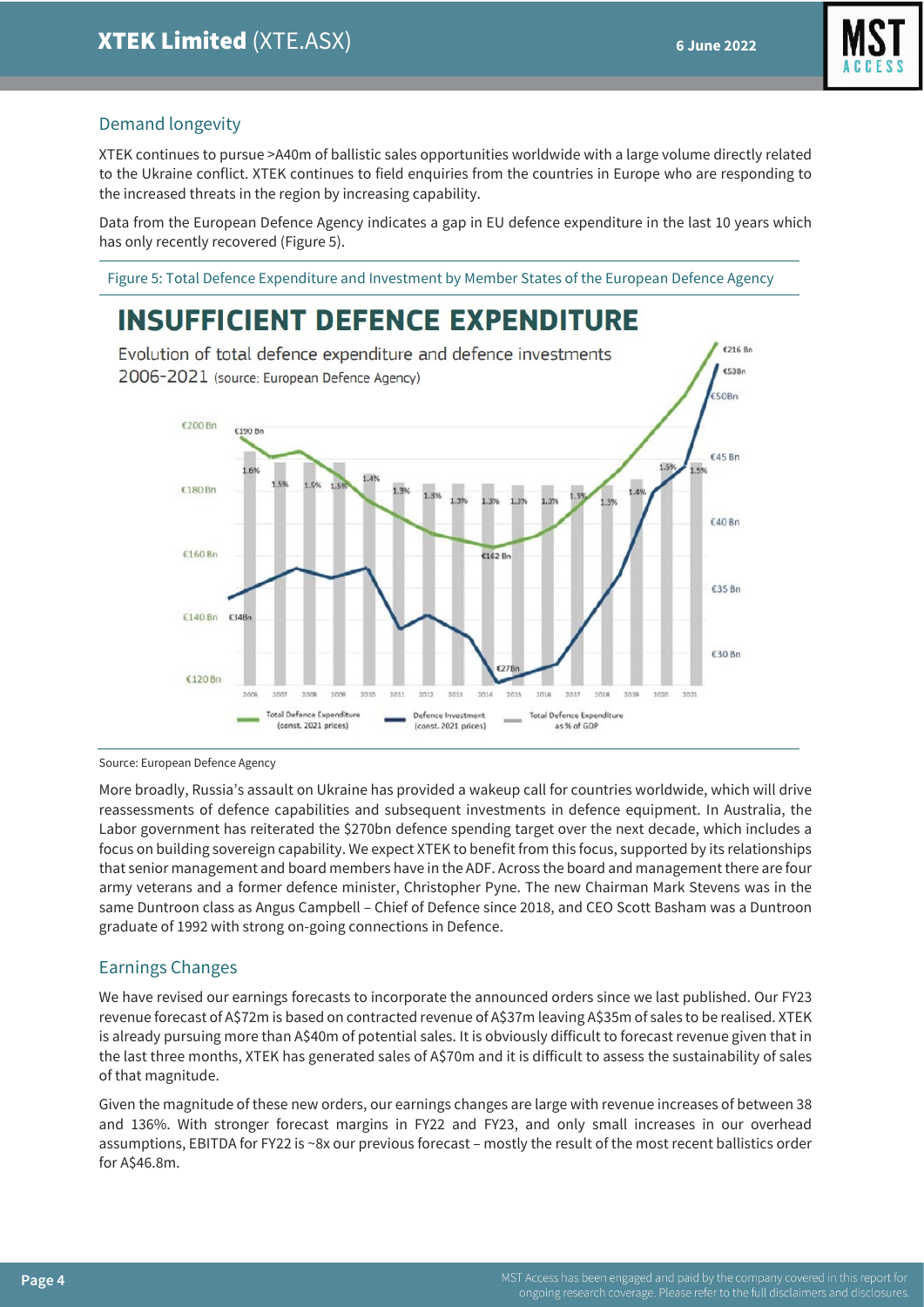

#### Figure 6: Earnings Changes

|                     |      | Revenue (ASm)           |          |    | <b>Gross Profit (A\$m)</b> |        |    | EBITDA (ASm)             |        |    | Underlying NPAT (A\$m) |         |    | EPS (cps)              |         |     | DPS (cps)        |       |
|---------------------|------|-------------------------|----------|----|----------------------------|--------|----|--------------------------|--------|----|------------------------|---------|----|------------------------|---------|-----|------------------|-------|
|                     |      | <b>Current Previous</b> |          |    | % Chg   Current Previous   |        |    | % Chg   Current Previous |        |    | % Chg Current Previous |         |    | % Chg Current Previous | % Che   |     | Current Previous | % Che |
| FY22E               | 63   |                         | 136.3%   | 26 | 13                         | 103.7% | 16 |                          | 598.0% | 10 |                        | 1772.6% | 10 |                        | 1772.6% | 0.0 | 0.0              | nm    |
| FY23E               | 72   | 31                      | 128.9% l | 29 | 16                         | 85.3%  | 21 | 8                        | 157.8% | 15 |                        | 190.2%  | 15 |                        | 190.2%  | 2.9 | 2.0              | 45.1% |
| <b>IFY24E</b>       | 48   | 35                      | 37.6%    | 18 | 17                         | 4.5%   | ٩  | a                        | 6.4%   |    |                        | 7.4%    |    |                        | 7.4%    | 3.0 | 2.2              | 34.2% |
| <b>PRICE TARGET</b> | 0.67 | 0.52                    | 27.7%    |    |                            |        |    |                          |        |    |                        |         |    |                        |         |     |                  |       |

Source: MST Access

For the Technology division, we have also updated our tender tracker slightly to reflect our current assumptions around likelihood of award.

#### Figure 7: Tenders Tracker Summary

| <b>Future Tenders</b>            | <b>Assumed Delivery</b> | <b>Opportunity (A\$m)</b> | <b>Status/Notes</b>  | <b>Award Probability Expected Value</b> |      |
|----------------------------------|-------------------------|---------------------------|----------------------|-----------------------------------------|------|
| <b>UAVs</b>                      |                         |                           |                      |                                         |      |
| NZDF - long-range small UAVs     | FY23                    | $5 - 10$                  | Sole source tenderer | 80%                                     | 6.0  |
| ADF - long-range small UAVs      | FY23                    | $5 - 10$                  | Shortlisted          | 50%                                     | 3.8  |
| <b>UGVS</b>                      |                         |                           |                      |                                         |      |
| ADF - replacement of EOD UGVs    | FY23                    | $25 - 50$                 | Shortlisted          | 50%                                     | 18.8 |
| ADF - Combined ballistics + UGVs | FY24                    | $20+$                     |                      | 15%                                     | 3.0  |

Source: MST Access

## Valuation Summary

Given the strength of earnings now expected in FY22 and FY23, we have changed our valuation methodology to not overweight the earnings in these years. The cash contribution as a result of these orders is captured in forecast cash on the balance sheet at 30 June 2024.

We now value the company as at 30 June 2023 using a NTM EV/EBITDA multiple based off FY24 EBITDA, and then discount back at a 12% WACC to determine the current valuation (30 June 2022). This earnings capitalisation multiple is based off the median NTM EV/EBITDA multiple of the ASX 300, discounted at 30% to account for XTEK's scale and the inherent risks to our forecasts. This gives us a valuation of A\$0.67 per share, 59% upside to the current share price.

#### Figure 8: Valuation Summary

| <b>XTEK valuation</b>                |               |      |                               |      |         |
|--------------------------------------|---------------|------|-------------------------------|------|---------|
| Market Multiple NTM EV/EBITDA        | x             | 8.9  | Net Debt (cash) at 30 Jun-23  | A\$m | $-12.9$ |
| <b>Discount</b>                      | $\frac{0}{0}$ | 30%  | <b>Equity Value</b>           | A\$m | 64.3    |
| <b>Multiple applicable to XTEK</b>   | x             | 6.2  | Diluted Shares on Issue       | m    | 100.6   |
| <b>FY24 EBITDA</b>                   | A\$m          | 9.3  | Dividends Paid                | cps  | 2.9     |
| <b>Enterprise Value at 30 Jun-23</b> | A\$m          | 58.1 | <b>Equity Value per share</b> | A\$  | 0.67    |
| <b>WACC</b>                          | $\frac{0}{0}$ | 12%  | Current share price           | A\$  | 0.42    |
| <b>Current Enterprise Value</b>      | <b>A</b> \$m  | 51.4 | Valuation Premium             | $\%$ | 59%     |

Source: MST Access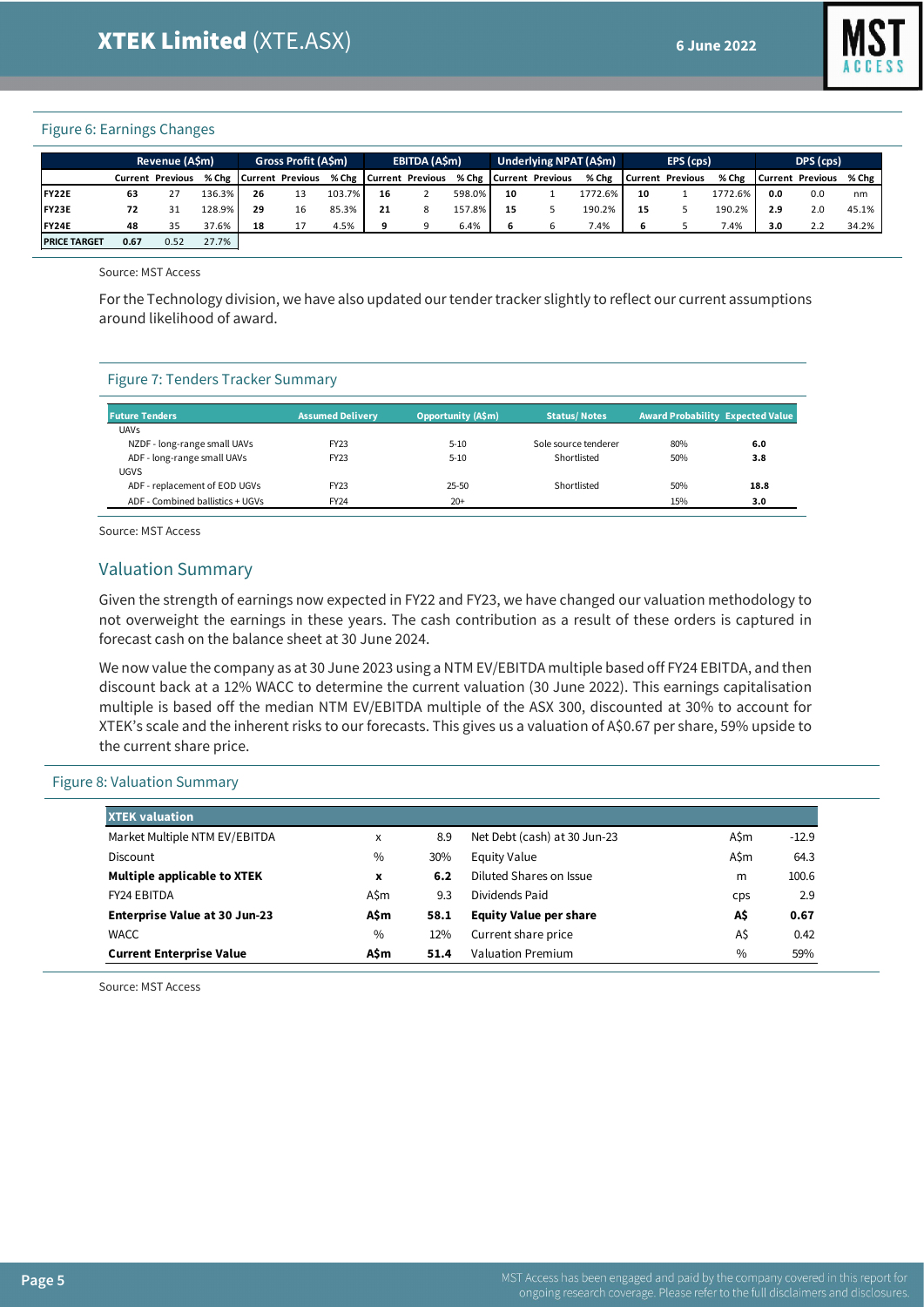

# **Investment thesis**

Key revenue drivers for XTEK come from the sale of body armour and helmets to defence and law enforcement - primarily in the US and Australia - with the war in Ukraine creating short-term demand. Additionally, revenue growth will also come from the sale of third-party unmanned ground and aerial vehicles to Australian Defence.

Additional drivers of value for the Group are the restructure and strategic refocus undertaken by the current CEO, and the growth in HighCom sales and margins from leveraging its channel to deliver XTclave based products. XTclave characteristics provide competitively priced lighter weight body armour and more complex shapes give it particularly important advantages in female body armour and helmets.

Global geopolitical trends in the Asia-Pacific and in Europe have given cause for reassessment of defence spending in XTEK's key markets of the US and Australia. The war in Ukraine has likely catalysed the decisions to increase long term spending on defence. As recent sales have shown, this war has created demand for high quality personal protective equipment allowing HighCom to deliver to customers outside its usual sales geographies.

Over the last five years we have seen a steady and consistent shift in Australian Defence attitudes about procurement. This will increase the support for Australian manufacturing and services in the delivery of Defence contracts. We expect that will support demand for XTEK's supply of unmanned ground and aerial vehicles and their on-going maintenance. XTEK's strong history as a value-added reseller and support provider to Defence will underpin its growth.

XTEK completed the commissioning of its XTclave manufacturing plant in Adelaide in April 2021. Using the pilot plant, XTEK completed its first major order of \$2m to Finland in 2020. While able to offer competitively priced lightweight body armour, its ability to deliver high strength complex profile products make it ideal for female body armour and helmets. Particular configurations allow it to meet the US based standard, III++, with product development underway targeting Level IV protection, as well as other configurations at Level III+.

Near term orders slated for urgent delivery from customers outside its usual US and Australian geographies have supported strong FY22 growth.

Even without the benefit of the additional direct orders, we expected recovery in HighCom gross margins from the COVID-19 affected 25% in FY20 to a closing run rate of 33% in FY22 and a similar margin for all of FY23. The strong margins from these direct urgent orders over the past three months has mean that forecast margins for FY22 and FY23 are 43% and 46% respectively. Longer term margin growth in HighCom is likely to come as a result of an increase in direct and reseller sales with private label sales showing much more limited growth. We expect that this will be enabled through the provision of higher volumes of products based on the proprietary XTclave technology.

Local sales of unmanned vehicles in Australia to Defence will arise as XTEK wins supply contracts. It is currently bidding on c.\$50m of contracts expected to be awarded over the next 2 years.

Key to the Group's improved profitability has been the new CEO's implementation of a strategic plan that has delivered much sharper focus on business segments and a reduction in overheads of an estimated \$3m pa with 2H FY22 seeing much of that benefit.

## Risks

- The very large orders achieved by XTEK in recent weeks makes forecasting revenue in coming years particularly difficult. There is a risk that a cessation of the conflict in Ukraine results in sharper falls to revenue that what we have forecast.
- The key risk to our forecasts is that the characteristics of the XTclave product (strength, weight, thickness, cost) are insufficient to provide the level of competitive advantage that make it meaningfully attractive to customers.
- New iterations of XTclave products are required to meet NIJ certification to ensure acceptance of the products by large parts of the market. Failure to do so will significantly reduce its potential market, and may result in sales being too low to justify the current share price.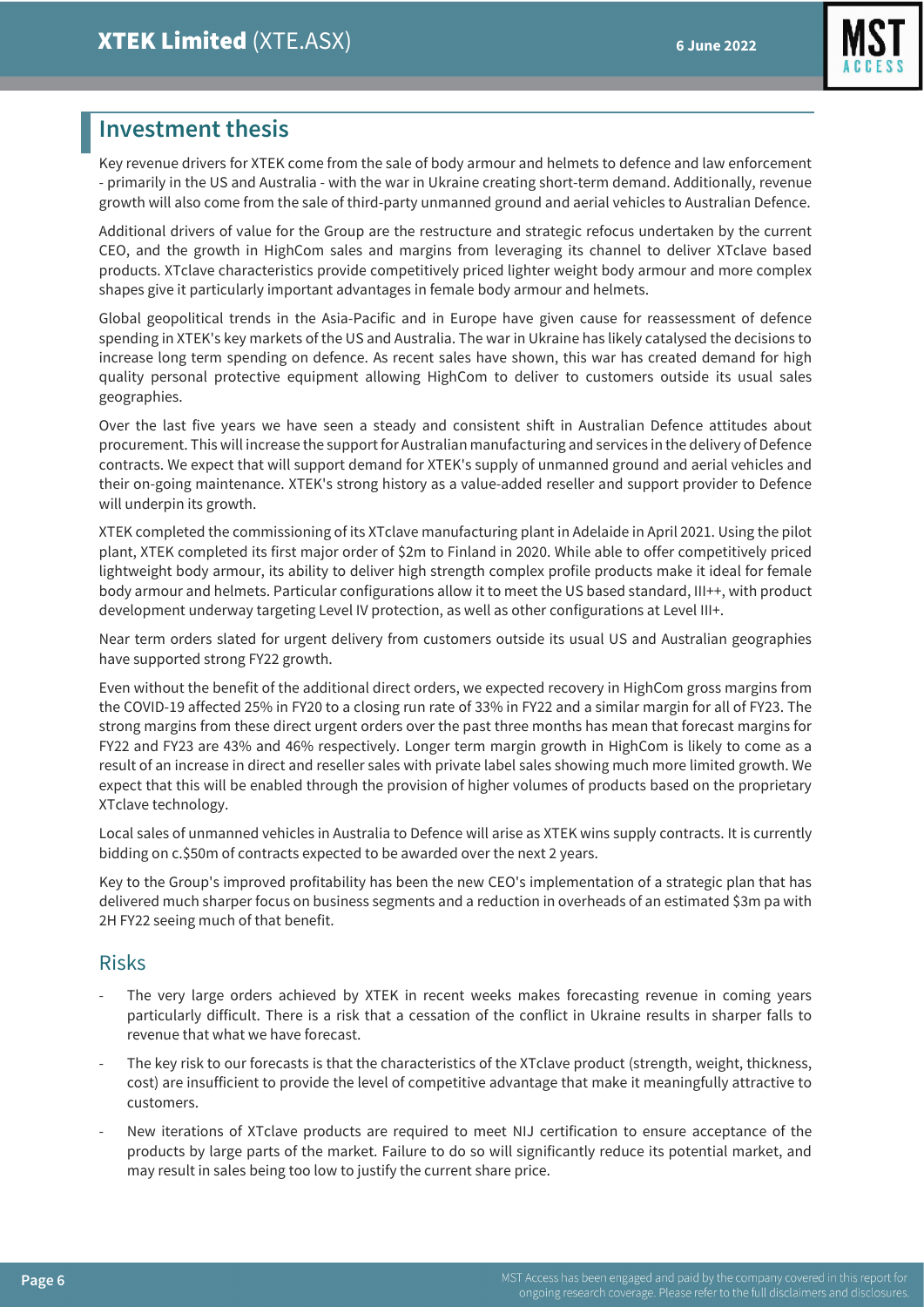

- A key risk to our forecasts is that the characteristics of XTclave proposed products are matched by competing products. Development of lightweight products based on UHMWPE is forecast to be the fastest growing segment of body armour with significant funds being invested in the development of products lighter, thinner products that can be delivered at lower price points. There is also significant investment in other technologies, including new materials which, if successful, may also affect the relative attractiveness of XTclave products.
- The Technology division relies primarily on winning of tenders with Defence (in Australia). While XTEK has a strong track record of supply and maintenance contracts with Defence, there is no guarantee that it will continue to win tenders or win them at the rate it has in the past.
- While we forecast that XTEK will not need additional capital to reach break-even, the history of the business is that the Company has needed to raise additional capital on a regular basis. Should the company need to raise additional capital, there is a risk that due to market conditions or company specific issues, it may not be able to do so. Should this happen, there is significant risk to the value of shareholders investment in this Company.
- There is a risk that the substantial surplus cash on the balance sheet is applied to value destructive acquisition or organic growth based expenditure. This would result in a reduction in our valuation (given we include the value of that cash in our valuation) and a marking down of the market's perception of board and management.